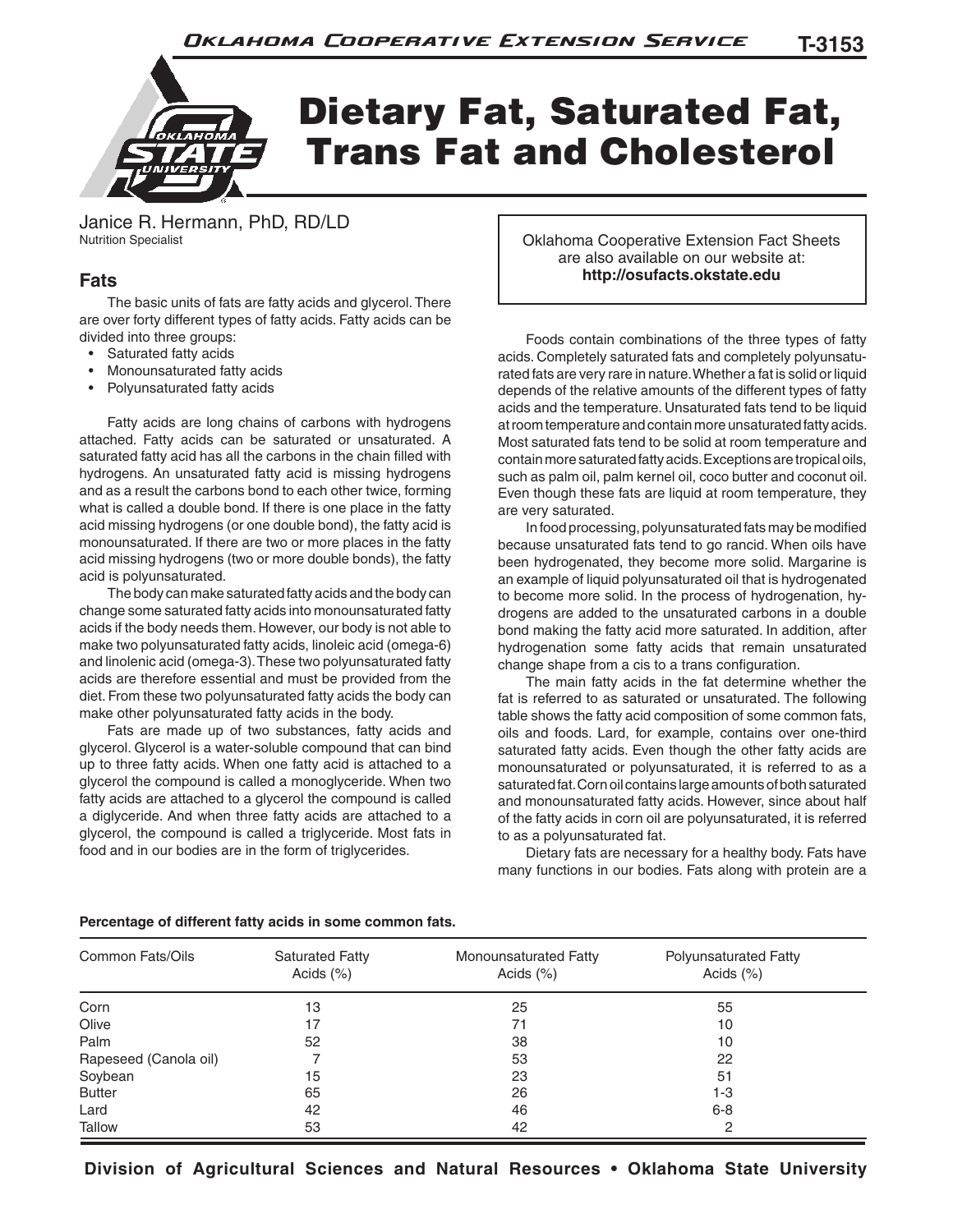basic part of cell membranes. Fats are part of many body compounds that help regulate blood pressure, blood clotting, blood lipids and immune response to injury and infection. Body fat cushions internal organs and protects them from being damaged. The fat layer below the skin insulates the body from heat loss. Fats also are important sources of the fat-soluble vitamins. Fats are a concentrated source of energy. One gram of fat provides 9 calories. Our bodies use this energy or store it as fat for later use. It is efficient to store energy as fat instead of carbohydrate because fats are calorie dense. Almost half the weight of fat compared to carbohydrate is needed to provide the same amount of calories. In addition, water is also stored with carbohydrates, further increasing stored carbohydrate weight. Storing fat means the body has less weight to carry. Plants do not move around so the weight of stored energy is not a problem. Plants can easily store energy as the bulkier carbohydrate. Excess fat, carbohydrate and protein, beyond what our body needs, are converted into fats and stored for later use.

 Although fat is important in the diet, many adults eat more fat than they should. Diets high in saturated fats and trans fats are a risk for heart disease. High total fat diets are a risk factor for cancer and obesity. By increasing the risk of obesity, high fat diets may indirectly increase risk of diabetes and high blood pressure.

### **Sterols**

 Sterols are compounds that have a multiple-ring structure. Cholesterol is one of the best-known sterols. Both plant and animal foods contain sterols, but only animal foods contain cholesterol.

 The body needs cholesterol every day. Cholesterol serves as the starting material for many important body compounds including bile acids, sex hormones, adrenal hormones and vitamin D. Cholesterol is also needed to form cell membranes and the myelin sheath around nerve fiber. The liver makes about 800 to 1500 mg of cholesterol each day, much more that the cholesterol provided in the diet, out of fragments from fats, proteins and carbohydrates. Cholesterol is made in many cells, but liver cells make the majority of cholesterol. In a healthy body, if we eat more dietary cholesterol, the body makes less cholesterol. If we eat less dietary cholesterol, the body makes more cholesterol. Dietary fats can affect blood cholesterol levels. Saturated fats and trans fats increase blood cholesterol levels in responsive people. In fact, saturated fats and trans fats can raise blood cholesterol more than dietary cholesterol.

 Cholesterol is carried in the blood in lipoproteins to body tissues where it is used. LDL lipoproteins carry cholesterol from the liver through the body. HDL lipoproteins are released from the liver and circulate in the blood to pick up excess cholesterol from the body and carry it back to the liver to be removed from the body.

## **Recommended Blood Cholesterol and Triglyceride Concentrations**

 Total blood cholesterol measurements include cholesterol in both the LDL and HDL lipoproteins. However, LDL and HDL lipoproteins have different functions in the body. LDL lipoproteins carry cholesterol from the liver into the body. HDL lipoproteins are released from the liver and circulate in the

blood to pick up excess cholesterol from the body and carry it back to the liver to be removed from the body. Higher LDL cholesterol increases your risk of heart disease. Higher HDL cholesterol decreases your risk of heart disease. Measuring LDL cholesterol and HDL cholesterol is a better indicator of heart disease risk than just total cholesterol alone.

 Total cholesterol levels below 200 mg/dl are desirable. Total cholesterol levels between 200 and 239 mg/dl are considered borderline and levels over 240 mg/dl are high risk. LDL-cholesterol levels below 100 mg/dl are desirable. LDLcholesterol levels between 130 and 159 mg/dl are considered borderline and LDL-cholesterol levels over 160 mg/dl are high risk. Triglyceride levels below 150 mg/dl are desirable. Triglyceride levels between 150 and 199 mg/dl are considered borderline. Triglyceride levels over 200 mg/dl are considered high risk. HDL-cholesterol levels equal to or above 60 mg/dl are desirable, HDL-cholesterol levels between 59 and 40 mg/ dl are considered borderline and HDL-cholesterol levels below 40 mg/dl are considered high risk. Exercising, losing excess weight and not smoking promote higher HDL-cholesterol levels.

# **Recommended Dietary Fat, Saturated Fat and Trans Fat Intakes**

 High dietary fat, saturated fat and trans fat intakes are associated with increased risk for many diseases. The Dietary Reference Intakes (DRI) recommends a diet low in saturated fat and trans fat and one which provides 20 to 35 percent of the daily calories intake from fat. The top end of this range is slightly higher than previous recommendations. This revision recognizes that diets with up to 35 percent of calories from fat can be compatible with good health if calorie intake is reasonable and saturated fat and trans fat intakes are low. The Dietary Guidelines recommendations for fat intake are:

- Consume less than 10 percent of calories from saturated fatty acids and keep trans fatty acid consumption as low as possible.
- Keep total fat intake between 20 to 35 percent of calories, with most fats coming from sources of polyunsaturaed and monounsaturated fatty acids, such as fish, nuts and vegetable oils.
- When selecting and preparing meat, poultry, dry beans and milk or dairy products, make choices that are lean, low-fat, or fat-free.
- Limit intake of fats and oils high in saturated and/or trans fatty acids and choose products low in such fats and oils.

# **Fat, Saturated Fat, Tans Fat and Cholesterol on the Food Label**

 The Nutrition Facts Panel on food labels lists the number of grams of total fat, saturated fat, trans fat and milligrams of cholesterol in one serving of food. The Nutrition Facts Panel also lists the percent Daily Value one serving provides for fat and cholesterol based on a 2,000-calorie reference diet. You can use the Nutrition Facts Panel to compare the fat, saturated fat, trans fat and cholesterol content of foods. The following terms are used on food labels to describe the fat and saturated fat content of foods.

- Fat free: less than 1/2 gram of fat per serving.
- Saturated fat free: less than 1/2 gram of saturated fat and 1/2 gram trans fat per serving.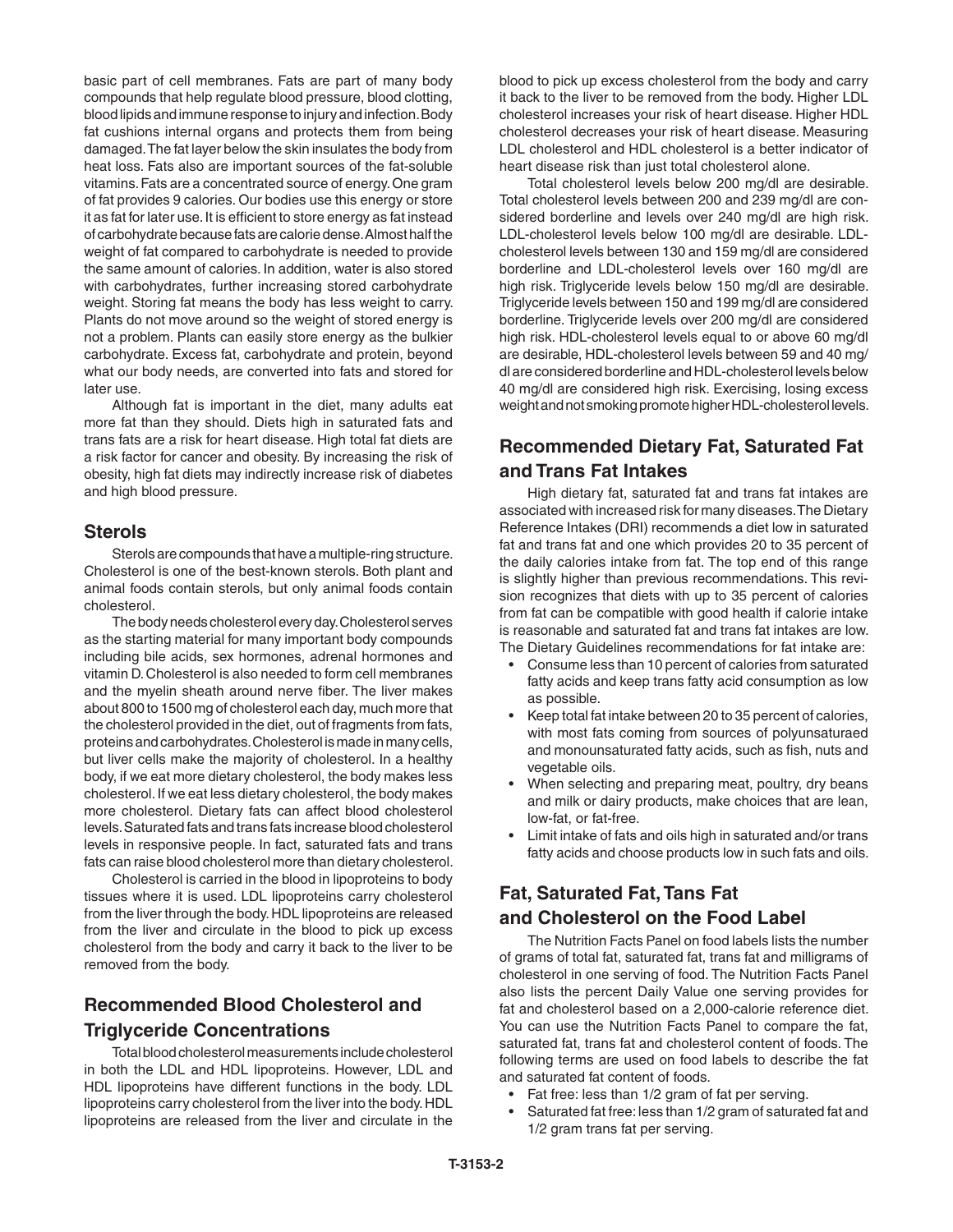#### **Total Cholesterol, LDL-Cholesterol, HDL-Cholesterol and Triglyceride Levels (mg/dl).**

|                   | <b>Total Cholesterol</b> | LDL Cholesterol  | <b>HDL Cholesterol</b> | <b>Triglycerides</b> |
|-------------------|--------------------------|------------------|------------------------|----------------------|
| Desirable         | Less than 200            | Less than 100    | 60 or greater          | Less than 150        |
| <b>Borderline</b> | $200 - 239$              | $130 - 159$      | 40-59                  | 150-199              |
| High Risk         | Greater than 240         | Greater than 160 | Less than 40           | Greater than 200     |

- Low fat: 3 grams or less fat per serving.
- Low saturated-fat: one gram or less saturated fat per serving and less than 1/2 gram trans fat per serving.
- Reduced or less fat: at least 25 percent less fat per serving compared to a similar food.
- Reduced or less saturated fat: at least 25 percent less saturated fat and trans fat per serving compared to a similar food.

## **Guidelines for Lowering Fat Intake**

 Lowering dietary fat intake does not mean you have to omit all fat from your diet. You do need some fat in the diet, but just not too much. Some general guidelines for fat intake in the diet are:

- Choose lower fat alternatives more often.
- Use lower fat cooking methods
- Eat smaller portions of high fat foods.
- Eat high fat foods less often.
- Balance foods higher in fat with foods lower in fat.

# **Healthy Choices to Lower Fat through the USDA MyPlate Food Groups**

### **Grain Group:**

- Most breads are low in fat. However, some breads and bread products such as cheese bread, croissants, quick breads and biscuits have added fat.
- Add variety by including naturally low-fat breads such as bagels, English muffins, pita bread and tortillas.
- Many commercial bakery goods such as muffins and bakery desserts have added fat.
- Substitute applesauce or other fruit purees for oil to lower the fat when baking at home.
- Granola type cereals are higher in fat than many other ready-to-eat cereals.
- Pasta is low in fat. Use low-fat sauces and low-fat cheese to keep the fat down.
- Snack foods are typically high in fat. However, there are many low-fat and reduced-fat snacks available.
- Pretzels, air-popped popcorn and rice cakes are low fat.
- Low-fat crackers include saltines, rye crackers, crisp breads, Melba toast and bread sticks. Reduced-fat or fat-free snack crackers are available.
- Ginger snaps, animal crackers and graham crackers are traditional low-fat cookies. Many reduced-fat and fat-free cookie choices are available
- It is important to remember that reduced-fat or fat-free does not mean calorie-free.

### **Vegetable and Fruit Groups:**

• Almost all vegetables and fruits are low in fat. Exceptions are avocados and coconut.

- Season vegetables without margarine, butter, or high fat sauces to keep the fat down. Herbs and spices can provide a tasty alternative.
- Plain frozen vegetables contain less fat than those frozen with butter, cream, or sauces.

### **Protein Foods Group:**

- Choose lean cuts of meat, poultry and fish.
- Trim visible fat from meat and remove the skin from poultry.
- Use low fat preparation methods such as broiling, grilling, roasting, poaching, or steaming instead of deep fat frying or pan-frying.
- Refrigerate meat drippings, stews and soups and remove the solidified fat before serving.
- Limit sauces and gravies that are high in fat.
- Ground turkey without the skin has less fat than ground turkey with the skin. Look for the words "ground turkey meat."
- Many types of fish are low in fat, but fish with white meat such as flounder, sole and orange roughy tend to have less fat than fish with darker meat such as salmon or mackerel.
- Tuna packed in water has less fat than tuna packed in oil.
- Ham, deli beef and turkey breast contain less fat than regular processed luncheon meats and hot dogs or frankfurters. Low-fat luncheon meats and hot dogs are available.
- Two egg whites or a quarter-cup of egg substitute can be used for each whole egg in a recipe.
- Many frozen dinners, convenience foods and packaged mixes are high in fat. Check the Nutrition Facts Panel to compare the fat content.

### **Dairy Group**

- Fat free milk (skim or non-fat) and low-fat (1%) milk have the least amount of fat. Try gradually lowering the fat content by switching to reduced fat milk (2%) and then low fat (1%) and finally to fat free milk (skim or non-fat).
- Cheeses naturally lower in fat include part-skim mozzarella and ricotta cheese. However, there are many reduced-fat or fat-free cheeses, cottage cheese and cream cheeses available.
- Choose low-fat and fat-free yogurts.
- Lower the fat in recipes by substituting plain fat-free yogurt for sour cream or mayonnaise.
- There are many low-fat frozen dairy desserts. Choose low-fat ice creams, low-fat or fat-free frozen yogurts and ice milks.

### **Fats, Oils and Sweets**

• Lard, shortening, coconut oil and palm oil are high in saturated fats. Safflower, sunflower, corn and soybean